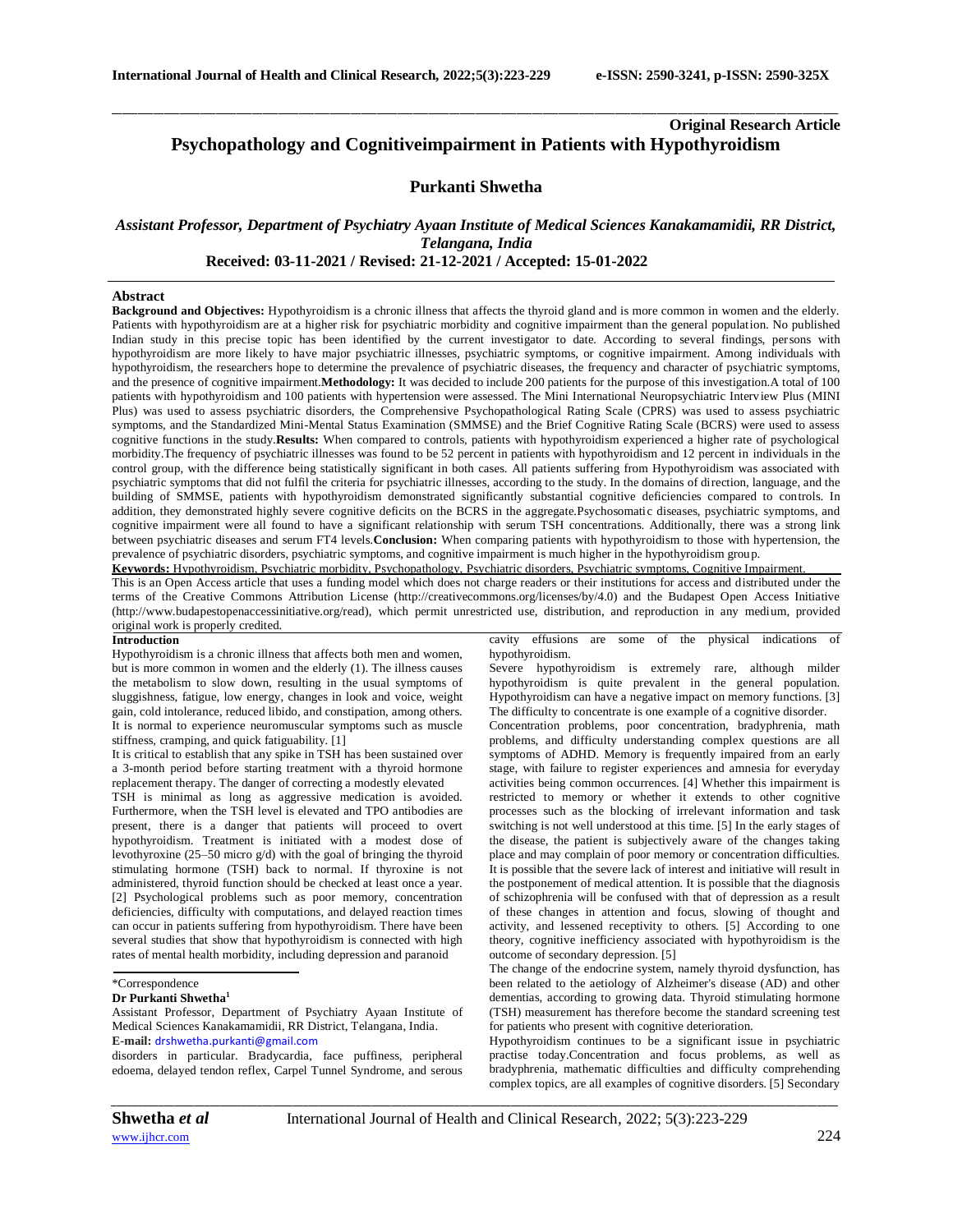depression has been linked to hypothyroidism in the past. Almost all people with hypothyroidism experience some degree of depression at some point during their illness. (5) Untreated hypothyroidism can culminate in psychosis, which is referred to as "myxoedema madness." Clinical hypothyroidism is connected with significant cognitive and affective changes, and it is regarded to be one of the contributing factors to so-called "reversible dementia." [5] Even though a lot of research have been reported from the Western world, there is a scarcity of literature on psychiatric problems, psychiatric symptoms, and cognitive impairment in individuals with hypothyroidism in the Indian subcontinent, according to the authors.

### **Objectives of the Study**

- 1. To evaluate the frequency of psychiatric disorders in patients with hypothyroidism.
- **2.** To evaluate the frequency and nature of psychiatric symptoms in patients with hypothyroidism.
- 3. To evaluate the frequency of cognitive impairment in patients with hypothyroidism.

## **Source of Data:**

This clinical investigation was conducted in the departments of Psychiatry, Endocrinology and Medicine ofAyaan Institute of Medical Sciences, HYderabad. This study commenced from November 2019 and was completed by August 2021.

### **Methods of Collection of data**

Population for the investigation consisted of patients suffering from hypothyroidism attending endocrinology outpatient department and inpatients in the department of endocrinology.100 consecutive patients with diagnosis of hypothyroidism satisfying inclusion and exclusion criteria formed the sample of the study

Patients diagnosed with essential hypertension attending medical outpatient department were the population for control group .100 consecutive patients with hypertension meeting inclusion and exclusion criteria constituted the control group

Following were the inclusion and exclusion criteria

### **Inclusion Criteria for Sample**

- 1. Patients diagnosed to have hypothyroidism in endocrinology outpatient department
- 2. Age 18-60 years

\_\_\_\_\_\_\_\_\_\_\_\_\_\_\_\_\_\_\_\_\_\_\_\_\_\_\_\_\_\_\_\_\_\_\_\_\_\_\_\_\_\_\_\_\_\_\_\_\_\_\_\_\_\_\_\_\_\_\_\_\_\_\_\_\_\_\_\_\_\_\_\_\_\_\_\_\_\_\_\_\_\_\_\_\_\_\_\_\_\_\_\_\_\_\_\_\_\_\_\_\_\_\_\_\_\_\_\_\_\_\_\_\_\_\_\_\_\_\_\_\_\_\_\_\_\_\_\_\_\_\_\_\_\_\_\_\_\_\_\_

- 3. Both males & females
- 4. Patients consenting for study

# **Exclusion Criteria for Sample**

# 1. Patients with hypertension.

2. Patients with other significant medical co morbidities like diabetes mellitus, chronic renal failure and other chronic debilitating medical conditions.

3. Patients with known primary psychiatric disorders.

### **Inclusion Criteria for Control**

- 1. Patients diagnosed with essential hypertension
- 2. Age 18-60 years
- 3. Both males and females
- 4. Patients consenting for study

### **Exclusion Criteria for Control**

- 1. Patients with thyroid disease.
- 2. Patients with other significant medical co-morbidities like diabetes mellitus and other endocrine disorders ,chronic renal failure and other chronic debilitating medical conditions
- 3. Patients with known primary psychiatric disorders

# **Type of Study**

This was an observational, descriptive, cross-sectional, case control, comparative clinical study

#### **Tools for Assessment**

The following tools were used for assessment of psychiatric disorders, psychiatric symptoms and cognitive impairment

- 1. Mini International Neuropsychiatric Interview Plus (MINI Plus). (44)
- 2. Comprehensive Psychopathological Rating Scale(CPRS).<sup>(45)</sup><br>3. Standardized Mini Mental Scale Examination (SMMSE).<sup>(46)</sup>
- Standardized Mini Mental Scale Examination (SMMSE).<sup>(46)</sup>
- 4. Brief Cognitive Rating Scale (BCRS).<sup>(47)</sup>

**Results**

|                                  | Group              |                |              |
|----------------------------------|--------------------|----------------|--------------|
| Age<br><b>Controls</b><br>Sample |                    |                | <b>Total</b> |
| 18-30                            | $\mathcal{L}$<br>∸ |                |              |
| $31-40$                          |                    |                |              |
| $41 - 50$                        |                    | $\overline{ }$ |              |
| 51-60                            |                    | 50             | οŏ           |
| Total                            | 80                 | 80             | 160          |

Patients in the age group of  $18 - 30$  years constituted the major part of sample (27.5%), followed by age group of 31-40 years (26.25 %) and in control group, patients aged 51- 60(62.5 %), followed by patients

in the age group of 41-50 years (25 %).There is statistically highly significant difference between age of hypothyroidism patients and control group(P<0.01).

| Table 2: Data regarding gender distribution |  |
|---------------------------------------------|--|
|---------------------------------------------|--|

| Gender | Group  |         |              |  |
|--------|--------|---------|--------------|--|
|        | sample | Control | <b>Total</b> |  |
| Male   | . .    |         | --           |  |
| Female | 68     | ر ر     | 103          |  |
| Total  | 80     | 80      | 160          |  |

There was statistically highly significant difference between gender of patients with hypothyroidism and control groups (P=o.ooo (<0.01)).In

sample majority of patients are females (85 %) and in controls 56.25 % are males and 43.75 % females.

| <b>Table 3:</b> Data regarding symptoms suggestive of hypothyroidism |  |
|----------------------------------------------------------------------|--|
|                                                                      |  |

| <b>Symptoms</b>                                                         | No of patients | Frequency |
|-------------------------------------------------------------------------|----------------|-----------|
| Weight gain + lethargy + fatigue + intolerance to cold + constipation + | 20             | 25 %      |
| $bodyaches + hair loss$                                                 |                |           |
| Lethary + fatigue + bodyaches                                           | 16             | 20 %      |
| Lethargy $+$ bodyaches $+$ voice alteration                             |                | 0.75%     |
| Lethargy $+$ fatigue                                                    |                | 15 %      |
| Weight gain                                                             |                | 13.75 %   |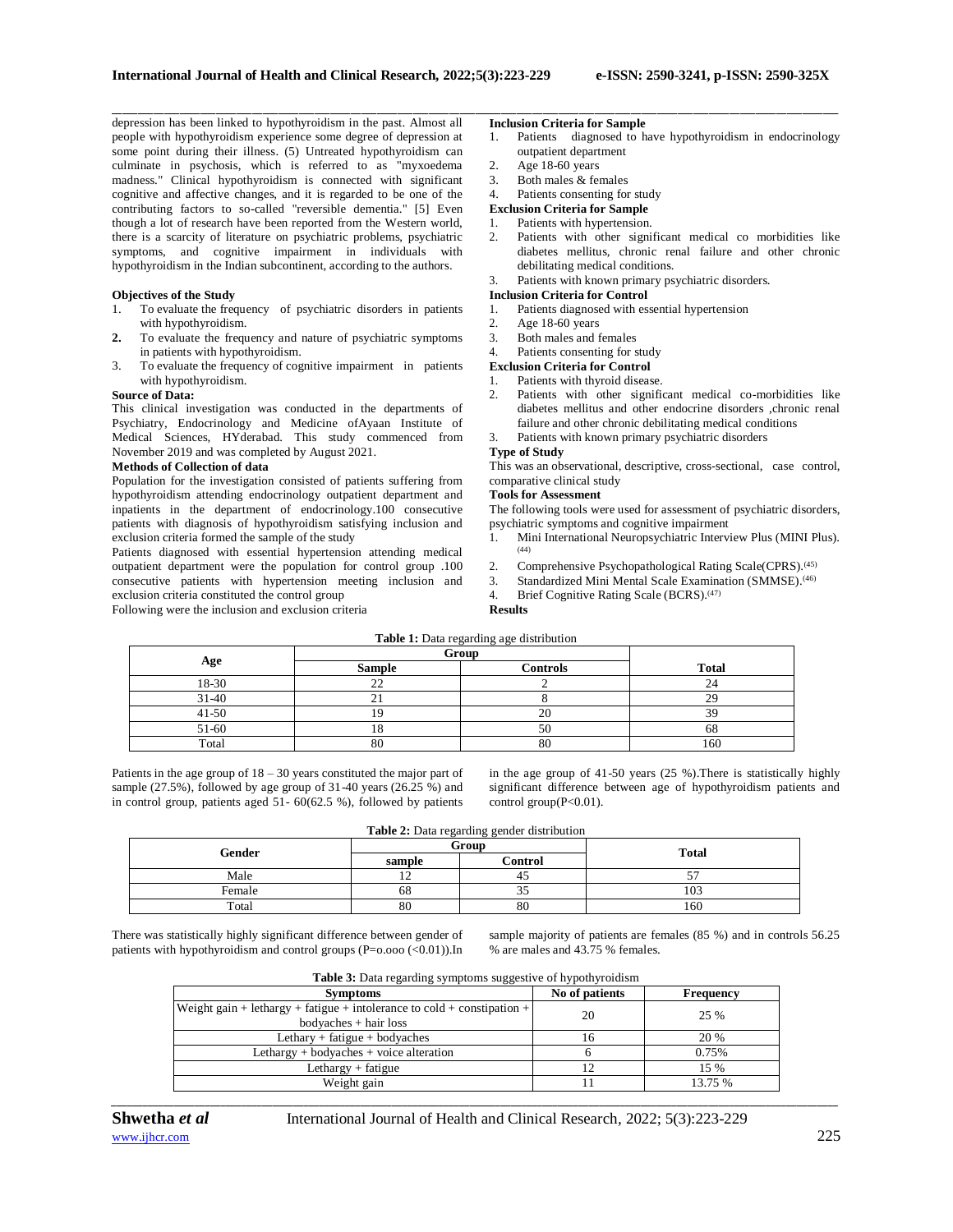| Lethargy  | 62% |  |
|-----------|-----|--|
| Fatigue   | 0/  |  |
| Hair loss | 250 |  |

25 % of the patients have multiple symptoms. It includes Weight gain, lethargy, and fatigue, intolerance to cold, constipation, body aches

and hair loss. 20 % of the patients have Lethargy, fatigue and body aches.

| Table 4: Data regarding clinical examination findings |                |                  |  |  |
|-------------------------------------------------------|----------------|------------------|--|--|
| <b>Clinical examination</b>                           | <b>Sample</b>  | <b>Frequency</b> |  |  |
| Pedal oedema + menstrual irregularities               | 3              | 3%               |  |  |
| Pedal oedema + carpal tunnel syndrome                 | 4              | 3%               |  |  |
| Hair loss + menstrual irregularities                  | 18             | 19%              |  |  |
| Hair loss                                             | $\mathfrak{D}$ | 2%               |  |  |
| <b>Bradycardia</b>                                    |                | 2%               |  |  |
| Coarse/dry skin                                       | 6              | 5%               |  |  |
| Pedal oedema                                          | 11             | 12%              |  |  |
| Delayed ankle jerk                                    |                | 2%               |  |  |
| Carpal tunnel syndrome                                |                | 4%               |  |  |
| Menstrual irregularities                              | 16             | 26%              |  |  |
| Nil                                                   | 12             | 22%              |  |  |

26% of patients presented with only menstrual irregularities.19% with hair loss and menstrual irregularities. There are no statistical

significant difference in psychiatric disorders, psychiatric symptoms and cognitive impairment with the clinical examination

| <b>Table 5:</b> Data regarding duration of symptoms suggestive of hypertension |
|--------------------------------------------------------------------------------|
|--------------------------------------------------------------------------------|

| <b>Duration</b> | ັັັ<br>Controls | . .<br><b>Frequency</b> |
|-----------------|-----------------|-------------------------|
| vear            |                 | 22.5%                   |
| .-4 vear        | 20              | 25.0%                   |
| vears           | 42              | 52.5%                   |

Majority of Control (52.5%) had symptoms for more than four years. 25 % ofpatients had symptoms suggestive of hypertension between 1- 4 years.

| <b>Table 6:</b> Data regarding frequency of psychiatric disorders |                                                       |        |    |       |  |  |  |  |
|-------------------------------------------------------------------|-------------------------------------------------------|--------|----|-------|--|--|--|--|
| <b>Mini Plus</b>                                                  | <b>Patients</b><br>Controls<br>Frequency<br>frequency |        |    |       |  |  |  |  |
| Dysthymia                                                         |                                                       | 27.5%  |    | 3.75% |  |  |  |  |
| Alcohol dependence syndrome                                       |                                                       | 0%     |    | 10.0% |  |  |  |  |
| Panic disorder                                                    |                                                       | 5%     |    | 1.25% |  |  |  |  |
| Mixed anxiety depressive disorder                                 |                                                       | 5%     |    | 0%    |  |  |  |  |
| Major depressive episode                                          |                                                       | 5%     |    | 0%    |  |  |  |  |
| Adjustment disorder                                               |                                                       | 1.25%  |    | 0%    |  |  |  |  |
| Generalized anxiety disorder                                      |                                                       | 2.5%   |    | 0%    |  |  |  |  |
| Nil                                                               | 37                                                    | 46.25% | 56 | 70%   |  |  |  |  |

**Table 7:** Relation between serum T4 abnormality and frequency of psychiatricdisorders

| <b>Serum T4</b><br>abnormality | Dysthymia | Panic<br>disorder | <b>Mixed anxiety</b><br>depressive disorder | Major<br>depressive<br>episode | Adjustment<br>disorder | <b>Generalize</b><br>danxiety disorder |
|--------------------------------|-----------|-------------------|---------------------------------------------|--------------------------------|------------------------|----------------------------------------|
|                                |           |                   |                                             |                                |                        |                                        |
| Present                        | 18.5%     | 37.5%             | 0%                                          | 50.0%                          | 0%                     | 0%                                     |
| Absent                         | 22        |                   |                                             |                                |                        |                                        |
|                                | 81.5%     | 62.5 %            | 100%                                        | 50.0%                          | 100%                   | 100%                                   |
| Total                          | 27        |                   |                                             |                                |                        |                                        |
|                                | 100%      | 100%              | 100%                                        | 100%                           | 100%                   | 100%                                   |

There is no significant difference in hypothyroidism patients in the frequency of psychiatric disorders in relation to serum T4 abnormalities (p=0.076>0.05).However this analysis reveals that there

is significant increased frequency of psychiatric disorders in patients without serum T4 abnormality

|  |  |  |  |  | <b>Table 8:</b> Relation between serum T3 abnormality and frequency of psychiatricdisorders |  |
|--|--|--|--|--|---------------------------------------------------------------------------------------------|--|
|  |  |  |  |  |                                                                                             |  |

| ÷<br>m<br>Serum |           | Panic    | anxiety<br>vlixec   | depressive<br>laior | Adiustment | --<br>. . eneralizer |
|-----------------|-----------|----------|---------------------|---------------------|------------|----------------------|
| <br>abnormality | Dysthymia | disorder | depressive disorder | eepisode            | disorder   | anxiet<br>disorder   |
|                 |           |          |                     |                     |            |                      |

*\_\_\_\_\_\_\_\_\_\_\_\_\_\_\_\_\_\_\_\_\_\_\_\_\_\_\_\_\_\_\_\_\_\_\_\_\_\_\_\_\_\_\_\_\_\_\_\_\_\_\_\_\_\_\_\_\_\_\_\_\_\_\_\_\_\_\_\_\_\_\_\_\_\_\_\_\_\_\_\_\_\_\_\_\_\_\_\_\_\_\_\_\_\_\_\_\_\_\_\_\_\_\_\_\_\_\_\_\_\_\_\_\_\_\_\_\_\_\_\_\_\_\_\_\_\_\_\_\_\_\_\_\_\_\_\_\_\_\_\_*

[www.ijhcr.com](about:blank)  $226$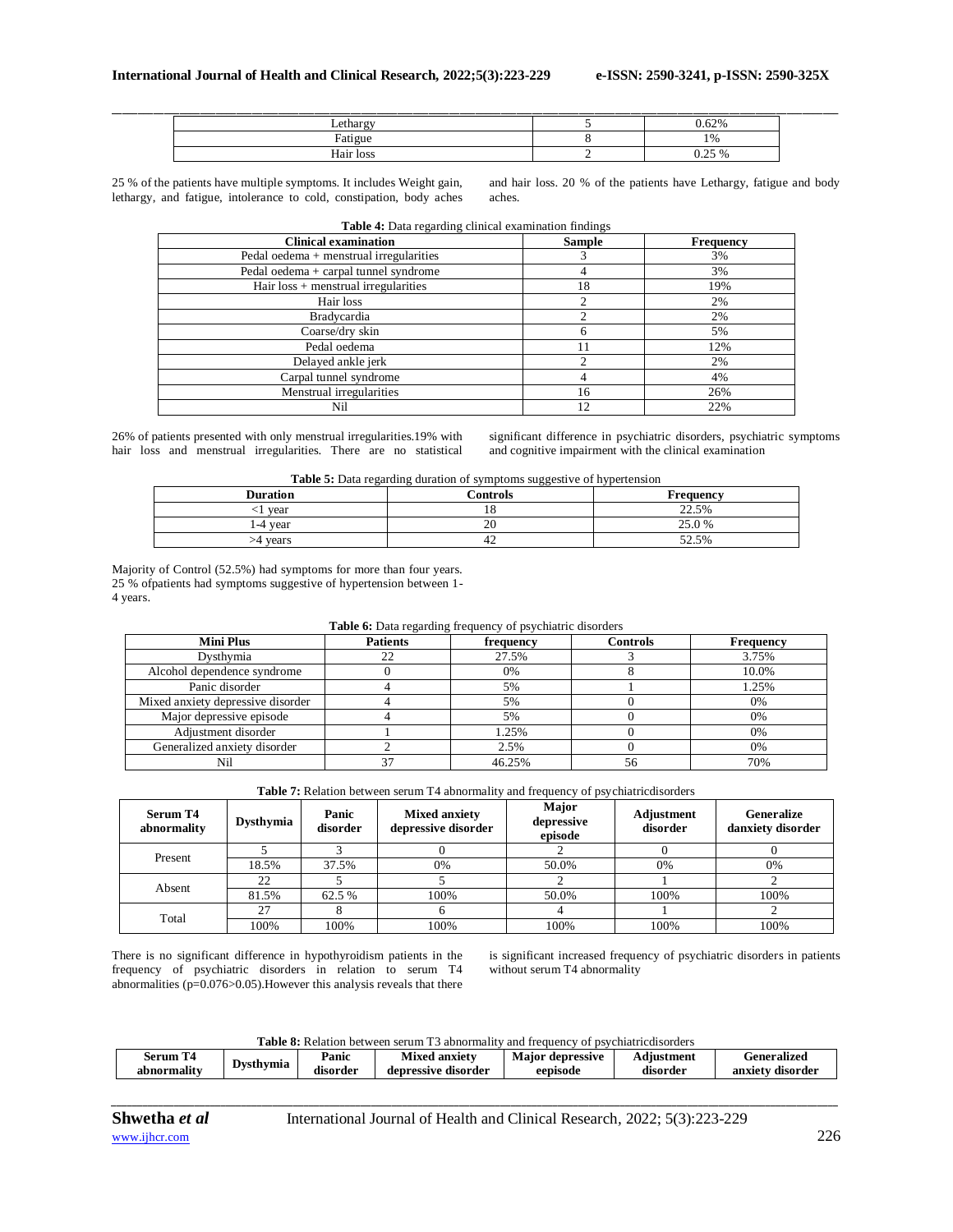| Present |                      |      |       |       |      |      |
|---------|----------------------|------|-------|-------|------|------|
|         | 15.6%                | 50%  | 16.7% | 20.0% | 100% | 0%   |
| Absent  | $\sim$               |      |       |       |      |      |
|         | 84.4%                | 50%  | 83.3% | 80.0% | 0%   | 100% |
| Total   | $\mathcal{L}$<br>ے ر |      |       |       |      |      |
|         | 100%                 | 100% | 100%  | 100%  | 100% | 100% |

There is no significant difference in hypothyroidism patients in the frequency of psychiatric disorders in relation to serum T3 abnormalities (p=295>0.05).However this analysis reveals that there is increased frequency of psychiatric disorders in patients without serum T3 abnormality.

| <b>TSH</b><br>Levels | <b>Dysthymia</b> | Panic<br><b>Disorder</b> | <b>Mixed Anxiety Depressive</b><br><b>Disorder</b> | <b>Major Depressive</b><br><b>Episode</b> | Adjustment<br><b>Disorder</b> | <b>Generalized Anxiety</b><br><b>Disorder</b> | <b>Nil</b>  |
|----------------------|------------------|--------------------------|----------------------------------------------------|-------------------------------------------|-------------------------------|-----------------------------------------------|-------------|
| $0.27 - 4.2$         | 20%              |                          |                                                    |                                           |                               |                                               | 8<br>80%    |
| $4.21 - 10$          | 11<br>22.6%      | 1.9%                     | 3.8%                                               | 1.9%                                      |                               |                                               | 38<br>69.8% |
| $10.1 - 20$          | 14<br>70%        | 5%                       | 10%                                                |                                           |                               | 5%                                            | ◠<br>10%    |
| 20.1-50              | 44.4%            | 22.2%                    | 11.1%                                              | 11.1%                                     |                               | 11.1%                                         |             |
| $>50$                | 20%              | 20%                      | 10.0 %                                             | 30.0%                                     | 20%                           |                                               |             |

### **Table 9:** Correlation of TSH levels with psychiatric disorders

This analysis reveals increasing levels of TSH have more psychiatric disorder .present study shows that almost all individuals with TSH

level more than 20 are diagnosed with psychiatric disorders. There is highly statistically significant difference with p<0.0001.

| Table 10: Data regarding psychiatric symptoms |  |  |
|-----------------------------------------------|--|--|
|-----------------------------------------------|--|--|

| <b>CPRS</b>              | <b>Diagnosis</b> | Mean       |       | <b>Std.</b> deviation | <b>Median</b> | <b>Mannwhitney test</b> | p value |
|--------------------------|------------------|------------|-------|-----------------------|---------------|-------------------------|---------|
|                          | Hypothyroidism   | 80         | 9.40  |                       | 4.56          | 8.69                    | .000    |
| Reported<br>Hypertension |                  | 80<br>2.62 |       | 3.02                  |               |                         | HS      |
| Observed                 | Hypothyroidism   | 80         | 1.01  |                       | 1.33          | 6.22                    | .000    |
|                          | Hypertension     | 80         | . 14  |                       |               |                         | HS      |
| <b>Total CPRS</b>        | Hypothyroidism   | 80         | 10.22 |                       | 6.32          | 9.08                    | .000    |
| Scores                   | Hypertension     | 80         | 2.61  |                       | 3.38          |                         | HS      |

There is statistically highly significant difference between patients and control in domains of Reported, Observed and Total score  $(p<0.01)$ .

The patients have a higher mean value compared to control group in all thedomains indicating more psychopathology in the patient

|                      |                                    |    |       | <b>Table 11:</b> Data regarding cognitive function tests |         |                         |             |
|----------------------|------------------------------------|----|-------|----------------------------------------------------------|---------|-------------------------|-------------|
| <b>BCRS</b>          | <b>Diagnosis</b>                   | N  | Mea n | Std.<br>Deviatio n                                       | Media n | <b>Mannwhitne</b> ytest | P<br>Valu e |
| Concentration        | Hypothyroidism                     | 80 | 1.64  | 0.59                                                     |         | 1.56                    | .057        |
|                      | Hypertension                       | 80 | 1.42  | 0.57                                                     |         |                         |             |
|                      | Hypothyroidism                     | 80 | 1.23  | 0.40                                                     |         | 0.72                    | .586        |
| <b>Recent Memory</b> | Hypertension                       | 80 | 1.21  | 0.28                                                     |         |                         |             |
|                      | Hypothyroidism                     | 80 | 1.01  | 0.12                                                     |         |                         | .303        |
| Past Memory          | Hypertension                       | 80 | 1.00  | .00.                                                     |         | 1.01                    |             |
| Orientation          | Hypothyroidism                     | 80 | 1.00  | 0.00                                                     |         | .000                    | 1.00        |
|                      | vpertension                        | 80 | 1.00  | 0.03                                                     |         |                         |             |
|                      | Hypothyroidism                     | 80 | 1.38  | 0.62                                                     |         | 1.65                    |             |
| Functioning of care  | Hypertension<br>80<br>1.19<br>0.76 |    |       |                                                          |         | .071                    |             |
|                      | Hypothyroidism                     | 80 | 1.34  | 0.40                                                     |         | 2.03                    |             |
| Total                | Hypertension                       | 80 | 1.03  | 0.24                                                     |         |                         | $.042$ Sig  |

**Table 11:** Data regarding cognitive function tests

There is a statistically significant difference in the total score of BCRS between the patients and<br>the control group  $(p<0.05)$ . The patients have a higher mean value (1.34) compared to Control group (1.03), indicating cognitive impairment in the patients.

There is no statistical significance in other domains. The patients have a higher mean value compared to control group in the domains of concentration, recent memory, past memory and functioning of care indicating cognitive impairment in the patients.

|                    | <b>Table 12:</b> Data regarding cognitive function tests |    |      |                       |         |                          |                |  |  |  |  |  |
|--------------------|----------------------------------------------------------|----|------|-----------------------|---------|--------------------------|----------------|--|--|--|--|--|
| <b>SMMSE</b>       | Diagnosis                                                |    | Mean | <b>Std. Deviation</b> | Media n | <b>Mann whitney test</b> | <b>P</b> Value |  |  |  |  |  |
| <b>Drientation</b> | Hvpothvroidism                                           | 80 | 9.83 | 0.46                  |         | 2.64                     | HS<br>0081     |  |  |  |  |  |

*\_\_\_\_\_\_\_\_\_\_\_\_\_\_\_\_\_\_\_\_\_\_\_\_\_\_\_\_\_\_\_\_\_\_\_\_\_\_\_\_\_\_\_\_\_\_\_\_\_\_\_\_\_\_\_\_\_\_\_\_\_\_\_\_\_\_\_\_\_\_\_\_\_\_\_\_\_\_\_\_\_\_\_\_\_\_\_\_\_\_\_\_\_\_\_\_\_\_\_\_\_\_\_\_\_\_\_\_\_\_\_\_\_\_\_\_\_\_\_\_\_\_\_\_\_\_\_\_\_\_\_\_\_\_\_\_\_\_\_\_*

 $\vdash$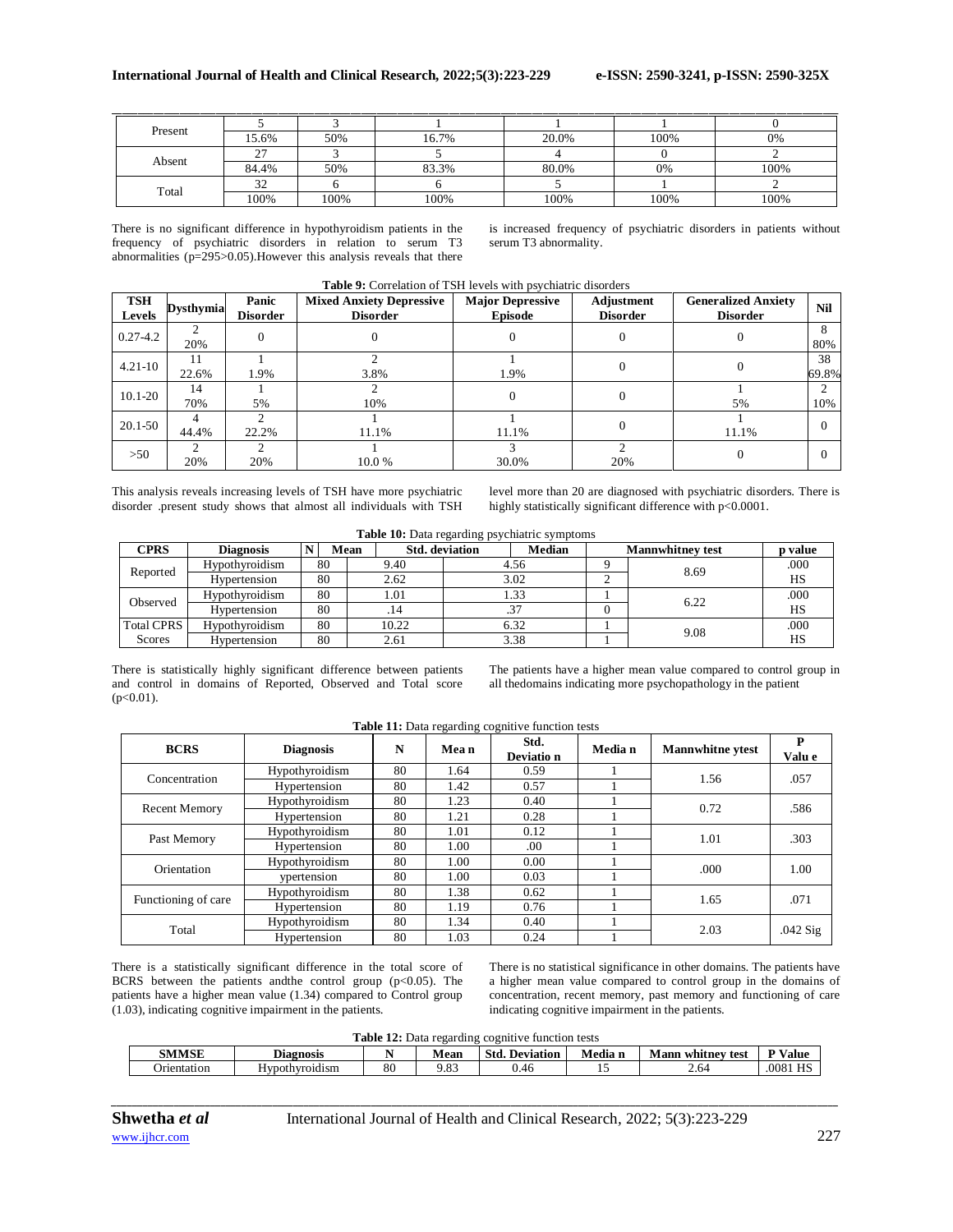|               | Hypertension   | 80 | 9.55  | 0.80 | 12             |      |         |
|---------------|----------------|----|-------|------|----------------|------|---------|
| Registration  | Hypothyroidism | 80 | 2.93  | 0.24 | 4              | 1.53 | .064    |
|               | Hypertension   | 80 | 2.83  | 0.43 | 3              |      |         |
| Attention and | Hypothyroidism | 80 | 4.42  | 0.74 | $\overline{ }$ | 1.13 | .303    |
| concentration | Hypertension   | 80 | 4.23  | 0.66 |                |      |         |
|               | Hypothyroidism | 80 | 2.50  | 0.38 | 5              | .66  | .511    |
| Recall        | Hypertension   | 80 | 2.29  | 0.64 | 3              |      |         |
|               | Hypothyroidism | 80 | 7.99  | 0.12 |                | 3.32 |         |
| Language      | Hypertension   | 80 | 7.86  | 0.28 | 6              |      | .001 HS |
|               | Hypothyroidism | 80 | 0.90  | 0.30 | 4              | 4.17 |         |
| Construction  | Hypertension   | 80 | 0.73  | 1.05 |                |      | .000 HS |
|               | Hypothyroidism | 80 | 25.87 | 1.64 | 30             |      |         |
| Total         | Hypertension   | 80 | 21.41 | 2.50 | 20             | 1.22 | 0.132   |

There is highly significant difference in domains of Orientation, language and<br>construction  $(p<0.01)$  between the patients and the control group. However no statistically significant differences in the domains of registration (p=.067), recall (p=.511)and attention and concentration  $(p=0.303)$ . The mean score attained by the patients is 25.87and control group is 21.41, a score below 24 on the SMMSE indicate cognitive impairment.

### **Discussion**

The present investigation is carried out on 180 patients with hypothyroidism who attended the outpatient and inpatient departments of Endocrinology and 80 patients with hypertension who attended outpatient and inpatient Departments of Medicine ofAyaan Institute of Medical Sciences, Hyderabad. By and large patients coming to this hospital belong to the middle and lower socioeconomic class. This hospital has six general medical units with bed strength of 200-250 and one endocrinology super speciality unit with bed strength of 30-40. The average number of patients attending the endocrinology outpatient department is around 60 – 80 and medical outpatient is around 250-300. The present study is conducted from July 2019 and the data collection is completed by 30st June 2021.

### **Sociodemographic and Clinical Variables**

The sample and control groups do not significantly differ in term of religion, education, income and socioeconomic status. However there is statistical significant difference in terms of age, gender, marital status and domicile distribution. The sample has more patients in the age group of 18-30 years followed by  $31 - 40$  years and control has more patients in the age group of 51-60 years. This finding can be explained on the basis that hypertension is more prevalent in older age group, whereas hypothyroidism is more common in younger individuals. In the sample majority of patients are females (68 %).This finding substantiates that hypothyroidism is more common in females.

#### **Frequency of Psychiatric Disorders**

The present investigation reveals that patients with hypothyroidism have higher frequency of psychiatric disorders compared to control .There is statistically high significant difference between patients with hypothyroidism and those in control in terms of presence of psychiatric disorders.  $(p=0.000 \le 0.01)$ ). The psychiatric disorders are diagnosed in 42 hypothyroidism patientsand 11 hypertension patients. Among the 42 hypothyroidism patients, 22 patients have dysthymia, four have panic disorder, four have mixed anxiety depressive disorder, four have major depressive episode, two have generalized anxiety disorder and one patient is diagnosed to have adjustment disorder. The diagnosis is made using Mini International Neuropsychiatric Interview Plus (MINI Plus). In the present investigation 40% and 6.25% of hypothyroidism patients have dysthymia and major depressive episode respectively. The findings of the present investigation are consistent withthose of earlier studies. [1.2]. Carta G M et al find the prevalence of the depressive disorder to be 50% in patients with hypothyroidism. [1] A study done by Demartini B et al find that 17.9% of patients with hypothyroidism have depressive episode. [3] The present investigator finds that 2% of hypothyroidism patients have generalised anxiety disorder and 7.5 %

patients each have mixed anxiety depressive disorder and panic disorder. Earlier studies also report presence of anxiety disorders in patients with hypothyroidism. [4,5,6,7,8,9]

## **Psychiatric Disorders and Clinical Variables**

Present investigation finds that psychiatric disorders are more common in patients with multiple symptoms compared to those with single symptom .Multiple symptoms include weight gain, lethargy, fatigue, intolerance to cold, constipation, bodyaches, hair loss and menstrual irregularities. There is increased frequency of depressive disorders as well as anxiety disorders in these patients, but there is no statistical significant difference.

#### **Frequency and Nature of Psychiatric Symptoms**

The results of the present investigation revealed that patients with hypothyroidism have higher frequency of psychiatric symptoms compared to control. This study used Comprehensive Psychopathological Rating Scale (CPRS) to evaluate the frequency and nature of psychiatric symptoms. There is statistical highly significant difference on the reported score, observed score and total score between sample and control on CPRS.

Majority of the patients in the sample reports sadness, inability to feel, inner tension, lassitude, fatigability, failing memory, concentration difficulties, reduced sexual interest and aches and pains. [8]

The current study reveals that psychiatric symptoms are more common in individuals with multiple symptoms compared to single symptom in domains of reported and total CPRS Score. Butthere is no significant difference in hypothyroidism patients in all domains of CPRS Score in relation to symptoms of hypothyroidism. This indicates that there is no particular symptom contributes completely to psychiatric symptoms in hypothyroidism patients. Present investigator fails to find earlier studies which relate symptoms of hypothyroidism to psychiatric symptoms.

Present investigator attempts to find relationship between Serum FT4, T4 and T3 abnormality and psychiatric symptoms. Present investigation reveals that psychiatric symptoms are more commonin individuals with serum FT4 abnormality. However there is no significant difference noted in all domains of CPRS Score. Psychiatric symptoms are more common in individuals with serum T4 abnormality. But there is no significant difference in hypothyroidism patients in all domains of CPRS Score. There is no significant difference in hypothyroidism patients in all domains of CPRS Score in relation to Serum T3 abnormality as well. Present investigator fails to find earlier studies which evaluated relationship between serum FT4, T4 and T3 levels and psychiatric symptoms. [9]

## **Cognitive Impairment**

Present investigation finds that cognitive impairment assessed with BCRS and SMMSE are present in a significant proportion of patients with hypothyroidism. It finds that attention and concentration, recent memory, recall, registration, language, construction, past memory and functioning of care are impaired in these patients. Presence of cognitive impairment have been documented in multiple domains including the inability to concentrate, poor attention, bradyphrenia